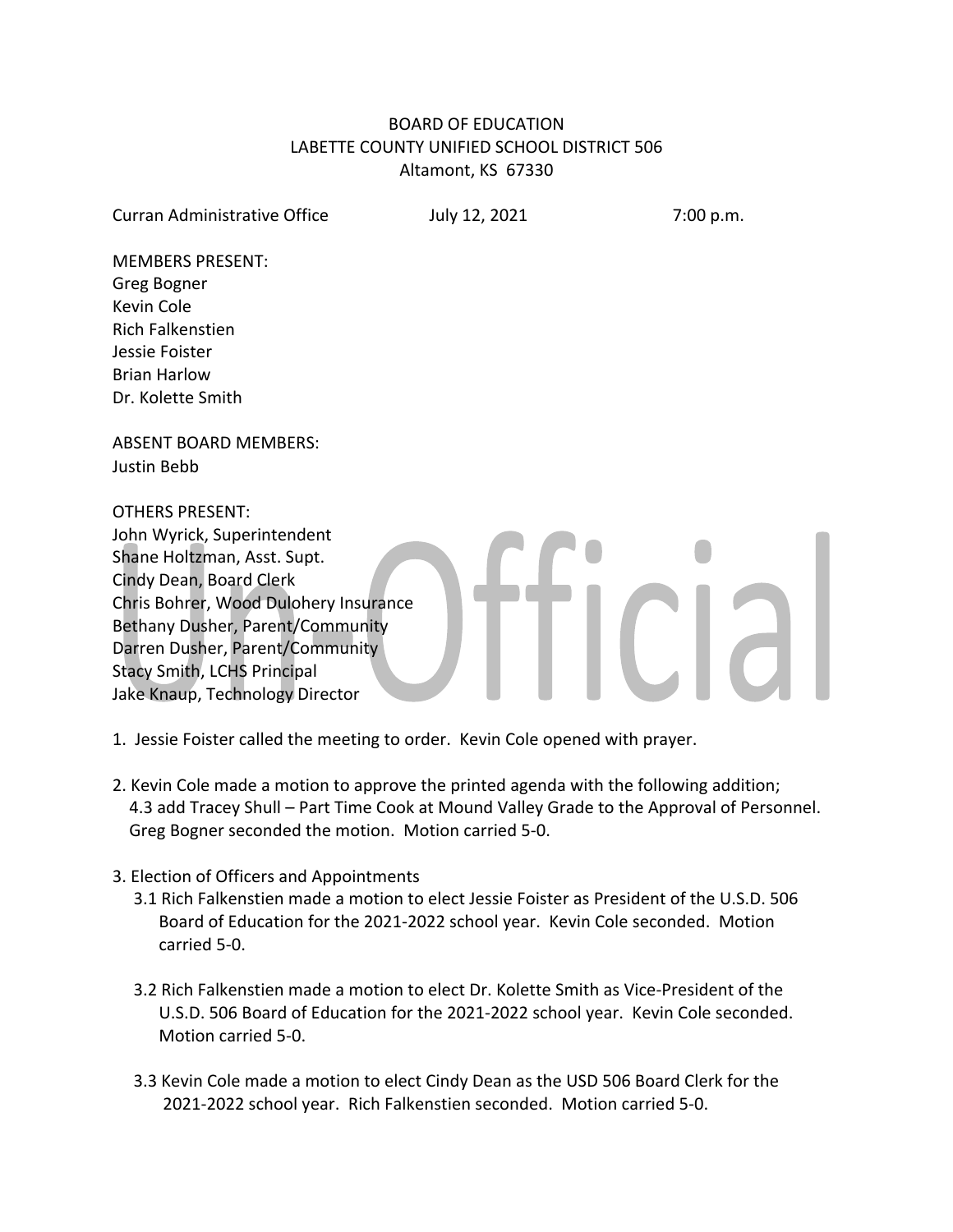- 3.4 Kevin Cole made a motion to elect Chris Kastler as the USD 506 Deputy Clerk for the 2021-2022 school year. Rich Falkenstien seconded. Motion carried 5-0.
- 3.5 Kevin Cole made a motion to elect Karen McCord as the USD 506 Treasurer for the 2021-2022 school year. Rich Falkenstien seconded. Motion carried 5-0.
- 4. Consent Agenda

 Kevin Cole made a motion to approve the consent agenda with the addition of 4.3 add Tracey Shull – Part Time Cook at Mound Valley Grade to the Approval of Personnel. Rich Falkenstien seconded the motion. Motion carried 5-0.

5. Recognitions/Communications

 LCHS Theatre Department Teacher Heather Wilson gave a very interesting overview of 2021-2022 LCHS Theatre Department Productions. Board Members thanked Mrs. Wilson for the interesting presentation and thanked her for her dedication to the district.

- 6. Recognition of Visitors and Public Comments None at this time
- 7. Reports
	- 7.1 Superintendent Report

 Dr. Wyrick reported the first meeting between the Negotiations Teams was held last week.

7.2 SEK Interlocal #637

Kevin Cole stated SEK Interlocal Negotiations will be held tomorrow.

# 7.3 KASB/Legislative

No Report at this time

# 7.4 Technology Report

 Technology Director Jake Knaup gave a very interesting presentation of the technology updates and developments throughout the district. Mr. Knaup stated he is currently looking into the possibility of providing WiFi and GPS to all district buses and vehicles. Mr. Knaup will look into grants to help fund the WiFi and GPS services. The Board thanked Jake, Ivan and Kyle for all their hard work they do for our district.

#### 8. Discussion Items

 Dr. Wyrick reviewed the Unencumbered Cash Balances as of July 1,2021 and explained several of the district purchases made with the ESSER Funds, REAP Grant and the DLT Grant.

Dr. Kolette Smith joined the meeting at 8:07 p.m.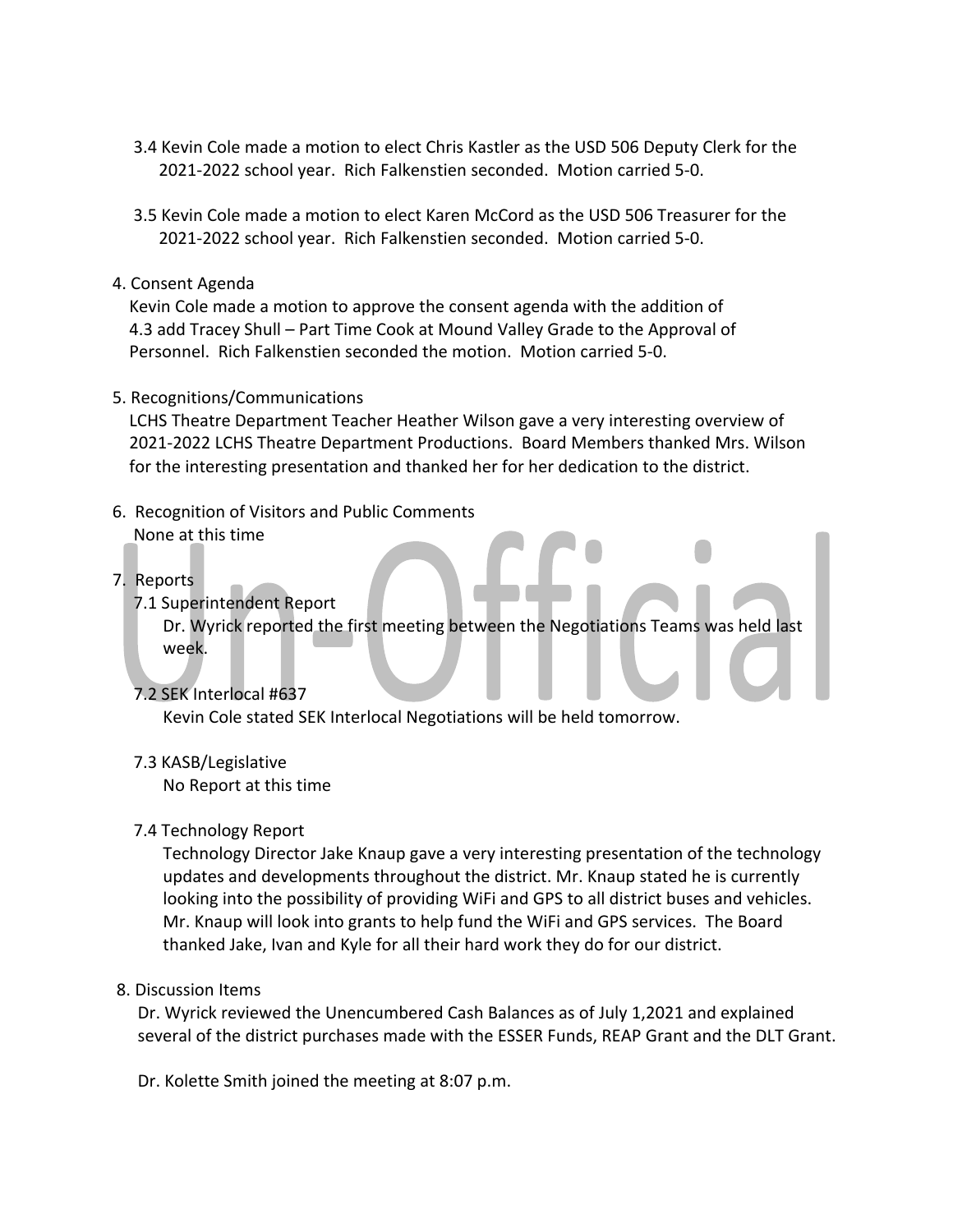#### 9. Action Items

- 9.1 Kevin Cole made a motion to approve the Committee Representatives for the 2021-2022 School Year. Rich Falkenstien seconded. Motion carried 6-0. Capital Improvement: Brian Harlow, Jessie Foister, Rich Falkenstien Policy: Dr. Kolette Smith, Greg Bogner, Brian Harlow Curriculum: Rich Falkenstien and Brian Harlow Technology: Justin Bebb and Kevin Cole SEK Interlocal Board Representative: Kevin Cole Negotiations: Jessie Fositer and Rich Falkenstien Public Relations: Rich Falkenstien and Greg Bogner Government Relations: Kevin Cole, Greg Bogner and Brian Harlow Site Council: Greg Bogner – Mound Valley and LCHS; Rich Falkenstien – Bartlett; Justin Bebb – Altamont Grade School; Jessie Foister – Edna Grade; Kevin Cole – Meadow View and LCHS; Brian Harlow – Meadow View
- 9.2 Rich Falkenstien made a motion to approve the June KASB Policy Updates and Revisions. Kevin Cole seconded the motion. Motion carried 6-0.
- 9.3 Kevin Cole made a motion to approve Gregory P. Goheen MVP Law Firm as the USD 506 School Attorney. Greg Bogner seconded. Motion carried 6-0.
- 9.4 Rich Falkenstien made a motion to approve Daryl Eagon as the auditor for USD 506 who represents the firm Diehl, Banwart and Bolton. Kevin Cole seconded. Motion carried 6-0.
- 9.5 Rich Falkenstien made a motion to approve the LCHS Student Handbook for the 2021-2022 School Year. Kevin Cole seconded. Motion carried 6-0.
- 9.6 Chris Bohrer with Wood Dulohery Insurance presented the USD 506 Workers Compensation Renewal. Rich Falkenstien made a motion to approve the Workers Compensation Renewal with Risk Administration Services – First Dakota Indemnity for the amount of \$63,356. Kevin Cole seconded. Motion carried 6-0.
- 9.7 Rich made a motion to approve the purchase of (3) maintenance vehicles from Mike Carpino Ford for the amount of \$29,538 each for total of \$88,614. Kevin Cole seconded. Motion carried 6-0.
- 9.8 Kevin Cole made a motion to approve the K-8 Math Textbook Purchase from Cenage Learning for the amount of \$100,810 and the Grades 5-8 Social Studies Textbook purchase from Savvas for the amount of \$48,516.56. Rich Falkenstien seconded. Motion carried 6-0.